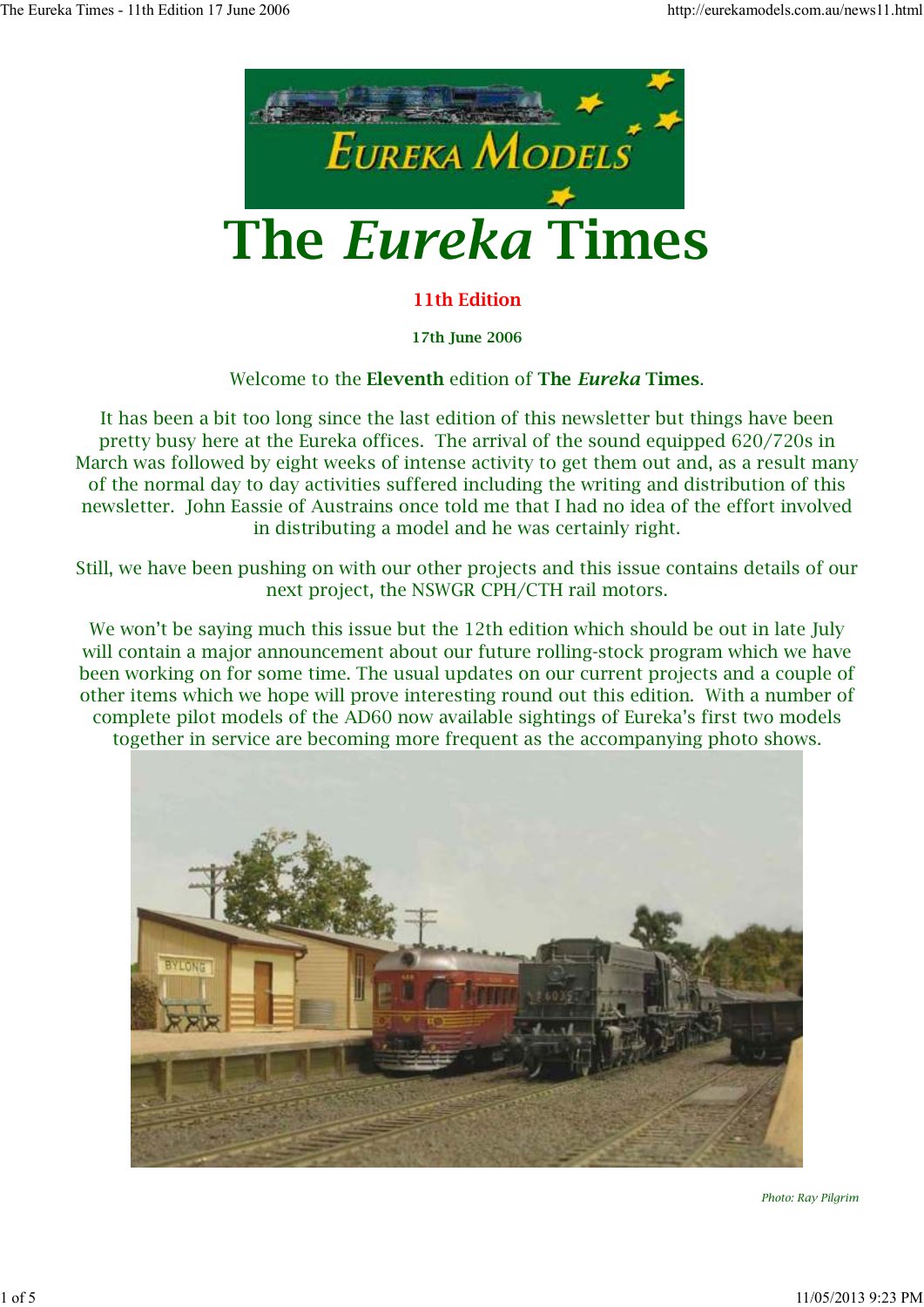**THE AD60:** Production of the AD60 is now more than half way through the ten weeks production process. Allowing for shipping we should receive the production run in early August. (I took this project to China in December, 2004 so it has only taken two and a half years.) The locomotive will come with pad printed numbers on the front, rear and cab sides and we will be supplying a set of etched brass numbers with each model. These can be glued to the cab sides by anyone wanting to emulate the cast numbers of the prototype. We have samples of the brass etchings and they are very nice. QSI has advised that the sound chip that is being installed in the AD60 is their latest version designated Q1a. We have received the manual for the new version and it contains some very interesting enhancements. These include upgradeability through eprom replacement and a major enhancement of sound control under DC.

**Numbers:** The locomotive numbers that will be produced has been finalized and are as follows:

**6038** light, that is the locomotive number will be the numerals 6038 only. **6040** heavy, that is the locomotive number will have the double crosses after the number. **6026, 6028, 6030, 6035, 6037, 6039, 6041, 6042** heavy and with dual control, that is the letters DC will precede the locomotive number and the double crosses will follow the number.

A small number of un-numbered locomotives will be available in un-weathered black and 10 numbers will be available in black or with weathering.

**Distribution:** Some of the lessons that were learned in the distribution of the 620/720s will be applied with the AD60 distribution. We will be posting them in the order that the original orders were received provided we have full details (especially required locomotive number) and postage (\$10-), if required, has been paid. Pick-up will be available. We will also contact each person before an order is posted and distribution will be by registered post as with the 620/720s.

To achieve the pre-order price of \$795- any balances outstanding should be paid now together with postage if required. If you have not yet advised us of your preferred number from the above numbers being offered please do so now.

**The 620/720s:** Distribution of the 620/720s is complete apart from a handful of units. If you have not received your model yet, please contact us as there is some reason why you have not been sent your model. We did order what we thought would be enough to keep stocks available for a reasonable time but demand has been such that stocks of some colour schemes have been exhausted. The non-sound equipped, early tuscan red scheme is finished, weathered units in both non-sound and sound-equipped units are just about gone and some numbers in various schemes in both non-sound and sound equipped units are either gone or getting low.

**The 900 class DEB set:** We consider this to be an extension of the 620/720 project as essentially the same tooling is used. Work has commenced on this project and at this stage it is our intention to produce 2 four-car sets, the standard four and three car versions which when amalgamated made up the seven car set as used, for example, on the Northern Tablelands Express. As part of this project however, we propose to produce the TP parcels trailer which will make up the fourth car in the second set. Whilst the TPs were built to provide parcels service as part of a DEB set they were able to be used on locomotive hauled trains. More details as the project progresses.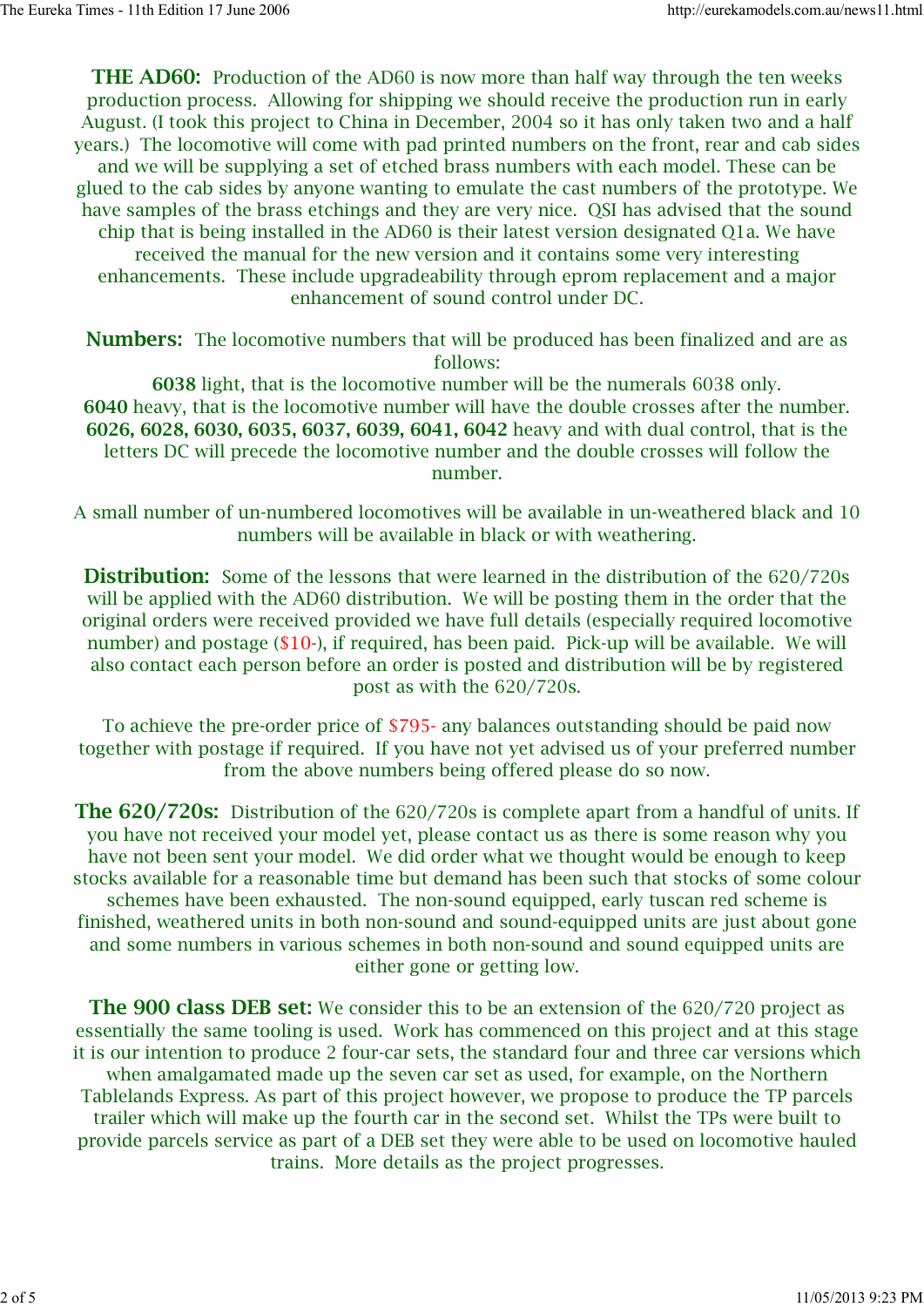

*Photo: G Ball* 

**The NSWGR CPH/CTH Rail Motors:** The next in the series of NSWGR rail motors to be released by Eureka Models will be the CPH/CTH rail motors. Available only as a pair, the CPH/CTH will be produced in both original match-board with crown lights and as rebuilt plain sided versions. All colour schemes will be produced and of course QSI sound will be available. Order forms will be available on our web site or from Eureka Models shortly.

The proposed colour schemes for the CPH/CTHs are as follows:

Silver and blue Khaki Cream and green Tuscan and russet Indian red

There is a possibility of producing a varnished timber scheme too.

**The 38 Class:** Tooling is under-way and the factory has promised us delivery in late 2006. In the next issue of this newsletter there will be a full outline of proposed liveries and locomotive numbers for the 38s. At this stage we intend producing numbers **3801** (green and black), **3805** (green), **3803** (black), **3813** (green with black smoke-box), **3820**, **3827**, and **3830**. There will also be three other non-stream-lined locomotive numbers which have yet to be determined. (We have held this item over until a later issue as we are preparing art-work for the 38s now and will display them in a future edition as soon as they are ready.)

**The "R" Class:** Drawings for the standard version are complete. We are still working on the West Coast Railway version with the twin funnels and other modifications made when R 711 and R 766 were put into service by WCR. Once these variations are complete tooling on this project will commence. On the subject of numbers, the Victorian Railways used cast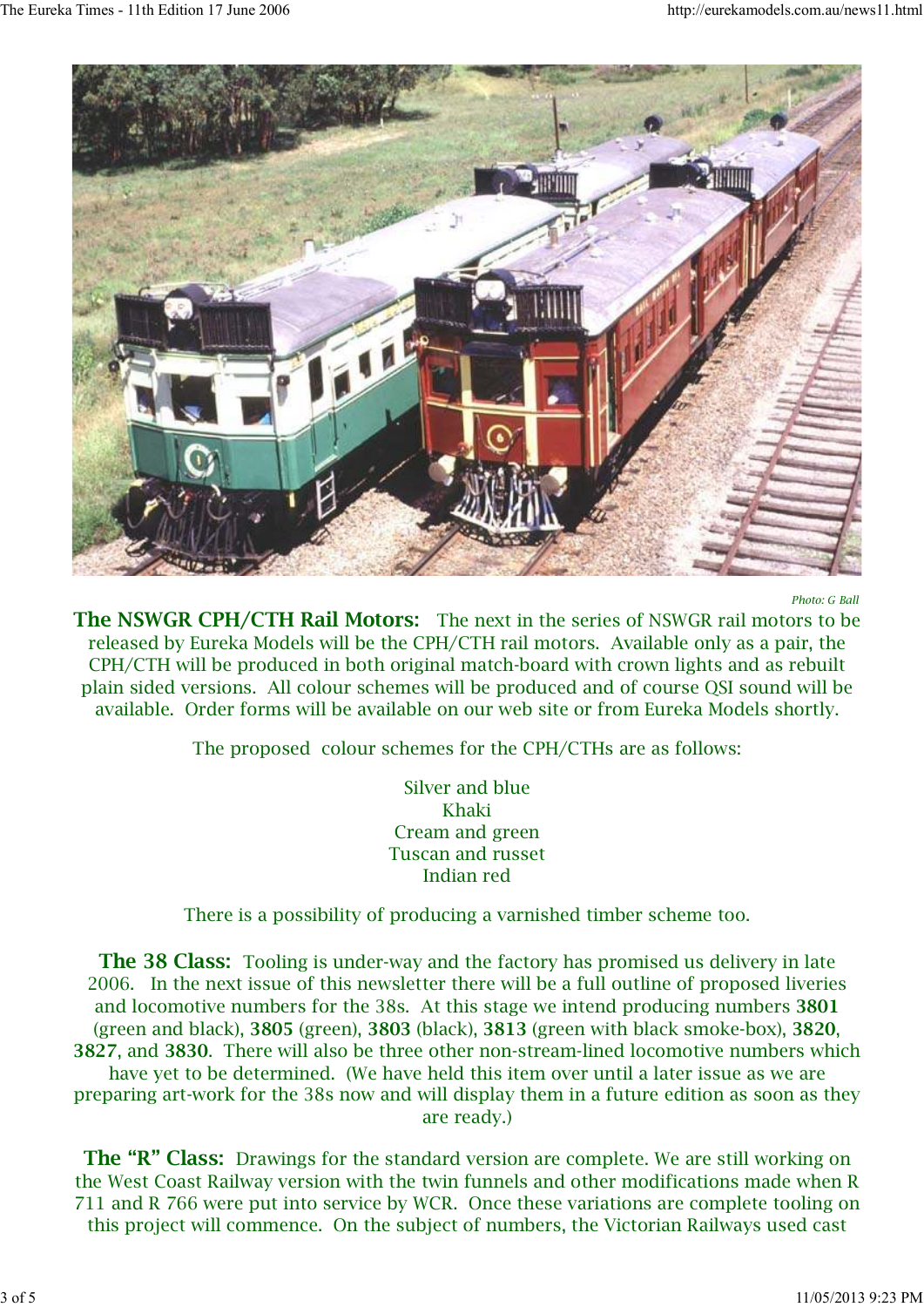iron number boards and we intend re-producing etched number boards to attach to each locomotive. We will probably produce ten models with the numbers attached and it would be a simple matter to etch a full set of numbers and supply them with un-numbered models so that a purchaser can apply what ever number they wish to their own model. We are looking at adopting a similar approach with name boards and the like whereby we supply a full set of etched boards with the model which can then be individualised by the modeller. We will discuss which name boards, etc, that we might do in a future newsletter to generate some feedback.

**Feedback:** We are getting plenty of feedback and comments mostly by email which we appreciate very much. I try to answer all correspondence and emails as quickly as possible but inevitable some replies are delayed. My apologies for this but there are only so many hours in each day, so hang on and you will get an answer.

> Number of yet to be answered emails as at 1/06/06…………..**577** as at 17/06/06……..…..**293**

Please Note: Due to the popularity of our web site we have had to migrate to a larger server. This required us to establish a domain name which is www.eurekamodels.com.au For the time being the old address will divert you to the new site, but in a couple of months or so access will only be gained by the new address.

Next Issue due out around the end of July might contain some or all of the following: The Eureka Models rolling-stock program Artwork for the 38 Delivery of the AD60 The CPH/CTH R class colour schemes and more…..

### **Email Addresses**

If you receive a paper copy of this issue but would prefer to receive an email copy or just read it on the web site please email Ron at: *eureka.m@bigpond.net.au* so that we can put you on our email notification system. You'll get the latest *Eureka* Times faster and we can use the money saved on printing and paper to produce more models!

### **Postage and delivery**

We have postage and delivery arrangements with Australia Post which will allow us to offer postage, Receipted Delivery and Insurance anywhere in Australia for a flat **\$10-** Pick-up facilities are available.

Ron Cunningham

## *EUREKA MODELS*

*PO Box 407 SANS SOUCI NSW 2219 Phone: (02) 9529 2235 Fax: (02) 9583 1570 mob: 0418 431 459*